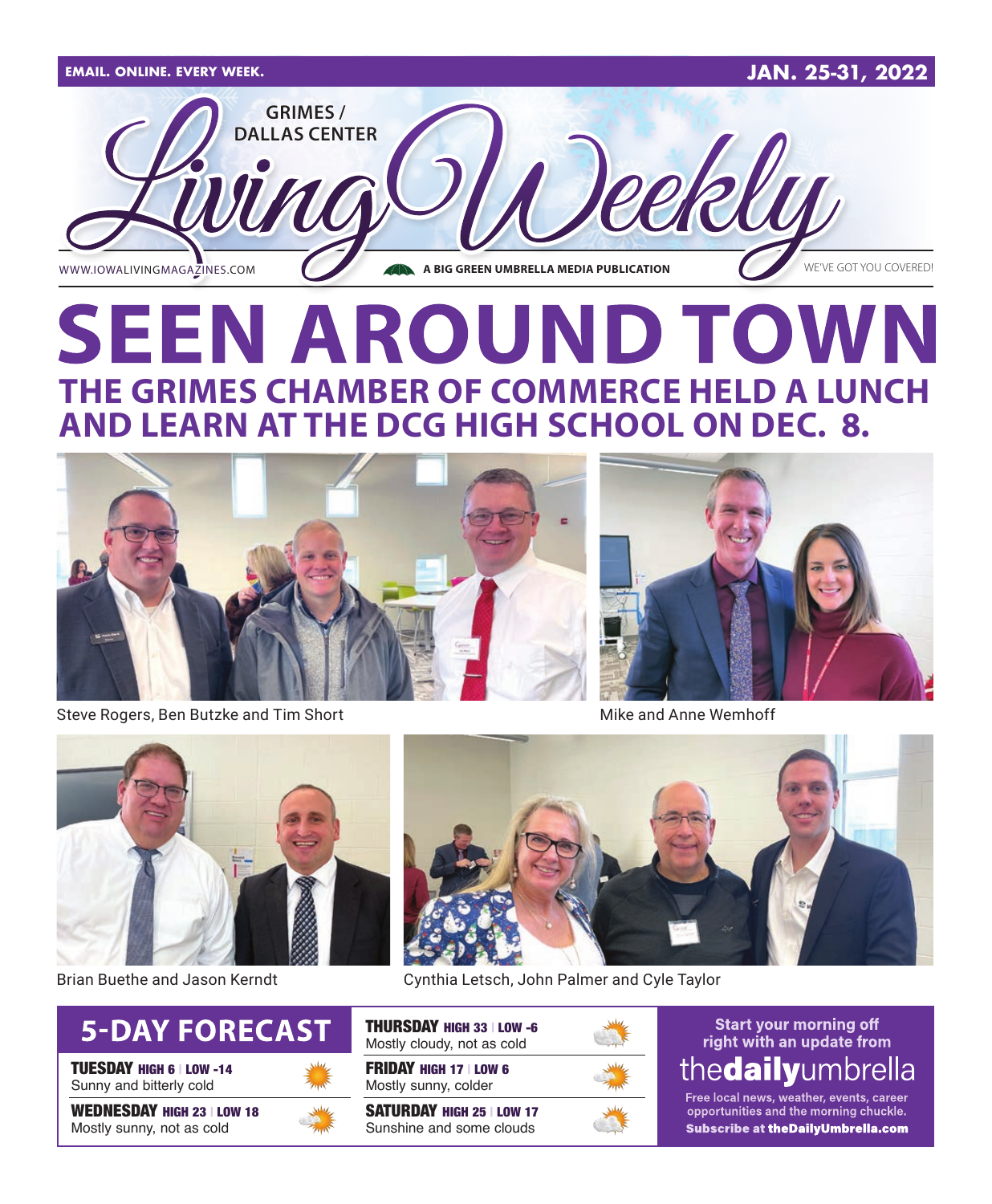FROM THE PUBLISHER

# ARE YOU READY FOR A CONVERSION?

Whatever happened to conversion vans? If you are smiling right now, you probably owned one. If anything ever needed to come back, these are it.

I never owned a conversion van. I'm a bit too young for those, but my older brother had one. He also had a moustache, silk shirts and a belt with his name on it. Just saying.

If you are not familiar with conversion vans, let me help you out. They were essentially cargo vans that were decked out, typically by a third-party company but also by a generation of do-it-yourselfers. Popular fullsized models that were used for the base included the Chevrolet Van, the Dodge Ram Van, the Ford E-Series and my personal favorite, the GMC Vandura.

Trendy features included shag carpet, captain's seats, luxury lighting, 8-track players and

lots of oak trim. The cool ones had fold-down beds, fiberglass bubble tops and gas stoves.

Conversion vans started to become

popular in the 1960s with the hippies, and those Volkswagen models were groovy. But the ones I recall were in the 1970s — and the more custom paint they had, the better. Think nature scenes, flames and lots of Americana. Those were the days of Evel Knievel, after all. The side windows were also a signature feature, often in small circles, rectangles or diamonds and almost always tinted.

Few things are as identifiable with the 1970s era as conversion vans. Unfortunately, they went along the wayside with dark wood paneling, crochet throws and bean bag chairs.



Some say that the demise of conversion vans was due to the federal government and vehicle manufacturers demanding new safety guidelines be adhered to. Others say the vans priced themselves out of the market with extravagant features. In reality, rising fuel costs made these gas-hogs less attractive for the average American.

Regardless, conversion vans were the ultimate vehicle for road trips, and they looked really cool in the driveway, too. Don't call it a comeback, but you may be converting to one soon.

Have a great week, and thanks for reading.  $\blacksquare$ 

### **Shane Goodman**

President and Publisher



Big Green Umbrella Media shane@dmcityview.com 515-953-4822, ext. 305



Collision? Deer? Hail? Dents? Dings? We do that! **FREE ESTIMATES** Olson's Bod \ **555 W Hickman Road, Waukee** 515-987-1735

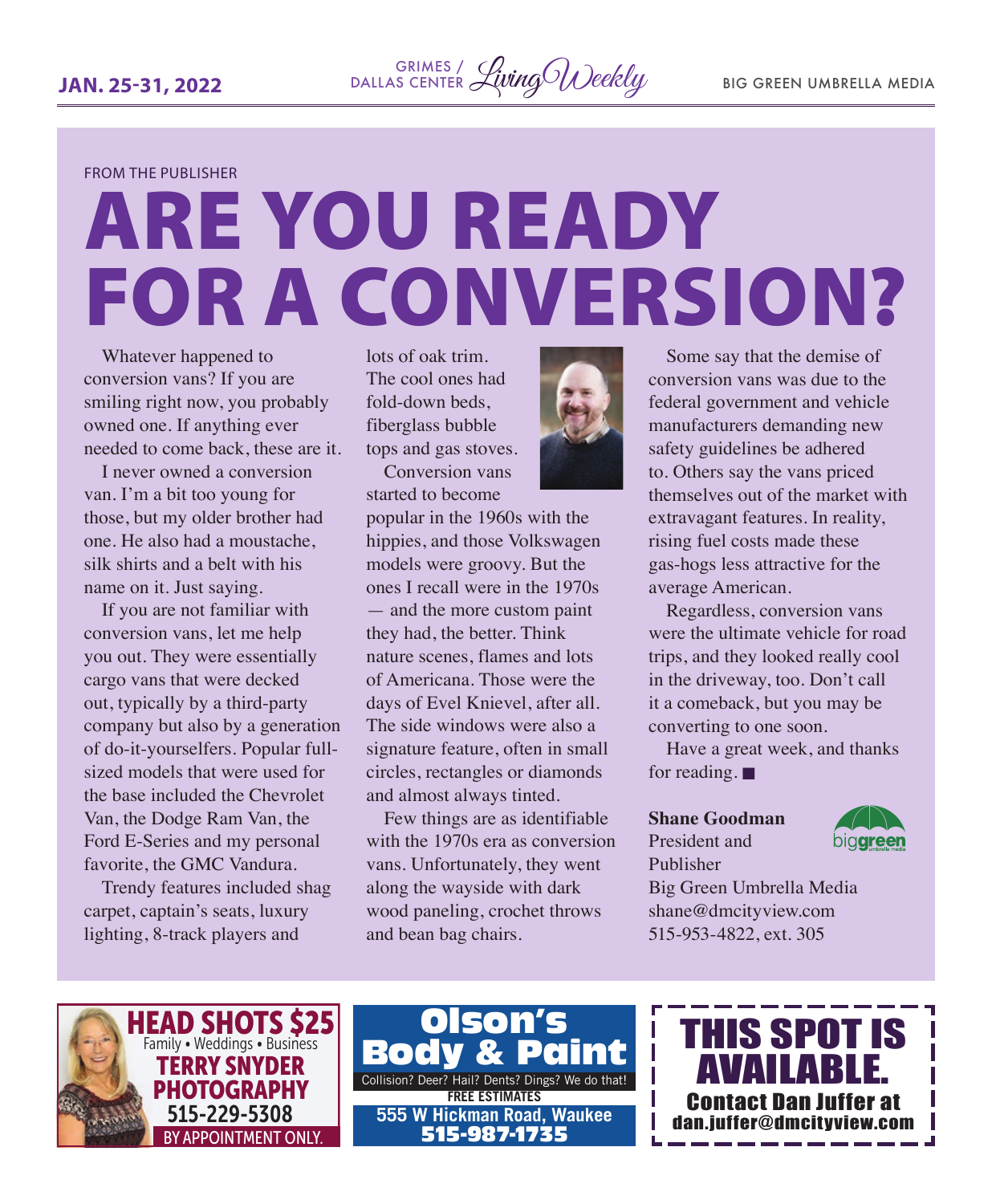BIG GREEN UMBRELLA MEDIA LivingWeekly **JAN. 25-31, 2022** GRIMES / DALLAS CENTER

# POLK COUNTY CONSERVATION EVENTS

# **GROUNDHOG HIKE**

### **Brown's Woods**

### **Wednesday, Feb. 2, 10:30 a.m.**

Can they really forecast an early spring? Do they actually hibernate? Why do we celebrate groundhog day anyway? So many questions surround this little rodent. Uncover all the truths during this fun and hands-on hike on the day we celebrate its existence. All ages welcome to this free event. Registration required by Feb. 1. Register online at https://www. polkcountyiowa.gov/conservation/.

# **TODDLER TALES**

### **Feb. 3 10 a.m. Jester Park Nature Center**

Let your imagination run wild with this free nature-themed story time aimed at ages 3 and older. Hear a story followed by the naturalist's choice of an activity such as an animal encounter, puppets or a craft. Topic is Little Cloud. Registration required the day prior to the event. Register online at https://www.polkcountyiowa.gov/conservation/.

# **CHINESE NEW YEAR CELEBRATION**

### **Jester Park Nature Center Saturday, Feb. 5, 10:30 a.m.**

Celebrate the year of the tiger. During this program, learn all about the history of the Chinese New Year, similarities between Chinese zodiac and western astrology, and, of course, tigers! All ages are welcome to this free event. Registration required by Feb. 4. Register online at https://www. polkcountyiowa.gov/conservation/.





# DCG SPORTS SCHEDULES

# **Tuesday, Jan. 25** 6:15 p.m. **Basketball:** Girls Varsity vs. Grinnell 7:45 p.m. **Basketball:** Boys Varsity vs. Grinnell **Thursday, Jan. 27**

| Wrestling: High School JV/      |
|---------------------------------|
| Varsity @ Newton                |
| <b>Basketball: Girls JV 2</b>   |
| <b>Game vs. Southeast Polk</b>  |
| <b>Basketball: Boys JV Game</b> |
| vs. Bondurant-Farrar            |
| Friday, Jan. 28                 |
|                                 |

| $6:15$ p.m. | <b>Basketball:</b> Girls Varsity @<br>Indianola |
|-------------|-------------------------------------------------|
| $7:45$ p.m. | <b>Basketball:</b> Boys Varsity @<br>Indianola  |

### **Saturday, Jan. 29**

| 9:00 a.m.  | <b>Wrestling: JV High School</b> |
|------------|----------------------------------|
|            | Invitational @ WDM Valley        |
| 10:00 a.m. | Wrestling: High School           |
|            | Conference Meet @                |
|            | Oskaloosa                        |



**WE WILL RUN YOUR GRIMES / DALLAS CENTER NEWS ITEMS FOR FREE. Email your news by Friday at 5 p.m. to: tammy@iowalivingmagazines.com or call 515-953-4822, ext. 302**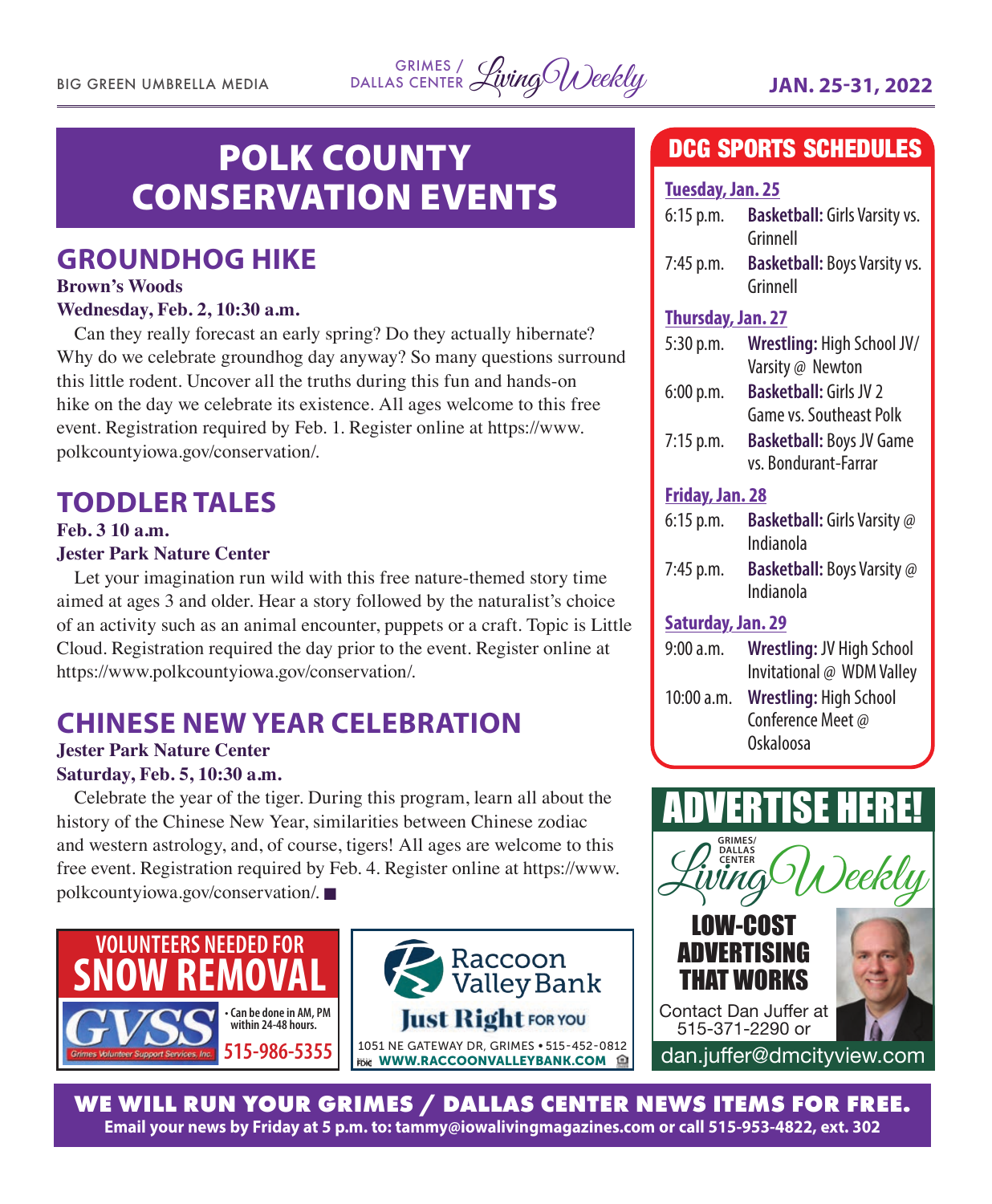

# EVENTS IN THE AREA

## **COMEDY SHOWS**

**Jan. 29, Jan. 30 Hoyt Sherman Place, 1501 Woodland Ave., Des Moines**

**Saturday, Jan. 29, 7 p.m.:** "Jim Jefferies: The Moist Tour."

**Sunday, Jan. 30, 6 p.m.:** "Fortune Feimster: 2 Sweet 2 Salty." www.hoytsherman.org.

# **LIVE MUSIC IN THE METRO**

### **Various locations**

**Friday, Feb. 4, 7 p.m.:** Hailey Whitters will be performing at Wooly's, 504 E. Locust St., Des Moines; www.woolysdm.com. After more than a decade in Nashville, this country singer broke through in 2020. Whitters has added five new songs, and as the title of her album implies, she is "Living The Dream."

**Saturday, Feb. 5, 6 p.m.:** Lil Durk at Horizon Events Center, 2100 N.W. 100th St. in Clive; www. horizoneventscenter.com. Durk Derrick Banks, or Lil Durk, garnered a cult following with the release of his Signed to the Streets mixtape series. That led to a record deal with Def Jam Recordings and his debut studio albums, "Remember My Name" and "Lil Durk 2X."

**Friday, Feb. 11, 8 p.m.:** Chad Elliott at xBk, 1159 24th St., Des Moines; www.xbklive.com. Singersongwriter Chad Elliott brings his folk roots blended with swampy blues and soulful writing to produce one-of-a-kind live performances. With 17 full-length albums to his credit, Elliot has been lauded as "Iowa's Renaissance man" by Culture Buzz Magazine.

# **CONCERTS AT WELLS FARGO ARENA**

# **730 Third St. in Des Moines**

### **www.iowaeventscenter.com**

**Saturday, Feb. 12:** "Eric Church - The Gather Again Tour" at 8 p.m.

**Saturday, March 26:** "Elton John's Farewell Yellow Brick Road" at 8 p.m.

**Monday, March 28:** "KOЯN TOUR" with special guests Chevelle and Code Orange at 6:30 p.m.

# **DES MOINES PERFORMING ARTS SHOWS**

### **www.desmoinesperformingarts.org**

**Saturday, Feb. 5:** "Step Afrika!"at the Des Moines Civic Center, 221 Walnut St. - Wellmark Family Series.

**Feb. 8-13:** "Tootsie" at the Des Moines Civic Center, 221 Walnut St. - Willis Broadway Series.

**Friday-Saturday, Feb. 25-26:** Comedy XPeriment at the Stoner Theater, 221 Walnut St.

# **'LONG DAY'S JOURNEY INTO NIGHT' Feb. 11-20**

### **Stoner Theater, 221 Walnut St., Des Moines**

Iowa Stage Theatre Company presents this play about addiction and the resulting family dysfunction. www. iowastage.org

## **'THE REVOLUTIONISTS'**

### **Feb. 4-20**

**Tallgrass Theatre Company, 2019 Grand Ave., West Des Moines**

Four beautiful, tough women lose their heads in this irreverent, girl-powered comedy. www.tallgrasstheater. org

### **'THE MAGIC FLUTE'**

### **March 5-6 Des Moines Civic Center 221 Walnut St., Des Moines**

Des Moines Metro Opera's 50th Season begins with a family-friendly production of "The Magic Flute" by Wolfgang Amadeus Mozart at the Des Moines Civic  $Center$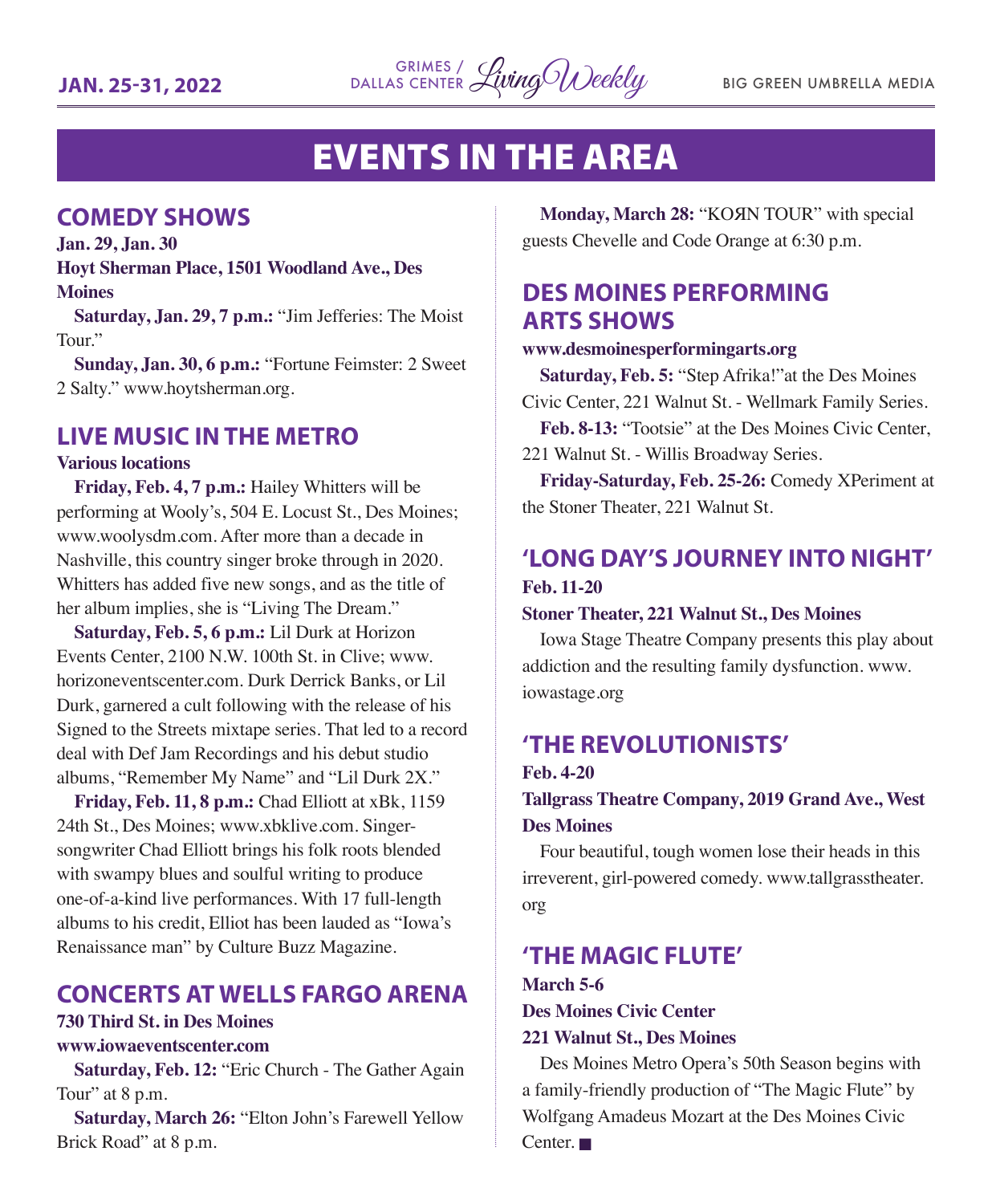



# GRIMES COMMUNITY CONNECTIONS SPOTLIGHTS

Grimes Community Connections is an all-volunteer citizen group providing leadership and support for organizations and activities that serve to better the community of Grimes. The group lists volunteer organizations online at https://www. grimesiowa.gov/OurCommunity/ VolunteerOpportunities/ GrimesCommunityConnections. aspx and promotes them on social media. Visit the site for information about listing additional organizations.

Grimes Living Weekly is featuring some of the organizations listed on the site.

## **ISU EXTENSION AND OUTREACH DALLAS COUNTY:**

Extension serves the community, families, and all Iowans through various programming. Volunteers help with one-time needs all the way to monthly volunteers. Youth are on waiting lists hoping to join 4-H programs as volunteers are sought for once-a-month youth programs for one to two hours a month. For more information, contact Jeff Jackson. Office phone: 515-993- 4281 Email: jsjack@iastate.edu Website: www.extension.jastate. edu/dallas

### **MS MOMENTS:**

This organization hosts nine fundraising events each year in the Des Moines metro area. The dollars raised stay in Iowa and help provide grants to families afflicted with multiple sclerosis for health club memberships, acupuncture and medical massage. These services are vital to keep families fighting this disease. Volunteers are needed for each of otheir events, which are listed on their website. Contact Karrie Anderson. Office phone: 515- 402-5694 Email: msmoments@ inittocureit.org Website: www. msmomentsiowa.org

# **SPECIAL OLYMPICS IOWA:**

Special Olympics Iowa provides sport competitions and events for children and adults with intellectual disabilities. Events take place all year round in various parts of the state. Upcoming volunteer opportunities/needs are listed on their website and updated one to three months prior to an event on www.soiowa.org/volunteer. Contact Elin Phipps, Director of Volunteers. Office phone: 515- 986-5520 Email: Volunteer1@ soiowa.org Website: www.soiowa. org/volunteer

For more information about Grimes Community Connections, visit https://www. grimesiowa.gov/OurCommunity/ VolunteerOpportunities/ GrimesCommunityConnections. aspx This page is often updated with new organizations so visit often for more volunteer opportunities.  $\blacksquare$ 

# EVENTS SET AT THE BRICK ROOM

The Brick Room, 208 S.E. Main St. in Grimes is hosting live music Fridays in January from 5:30-7:30 p.m. and live jazz in January on Thursdays from 8-10 p.m. with \$5 cover charge.

An open mic comedy night is Jan. 28, starting at 7:30 p.m., with donations appreciated.

Family Valentine's activities will be offered Feb. 11, 5:30-8 p.m.

An Adult Murder Mystery Party is Saturday, Feb. 12, 7 p.m. Tickets are \$15 and reservations are required. For information and registration, visit the brick roomgrimes.com.  $\blacksquare$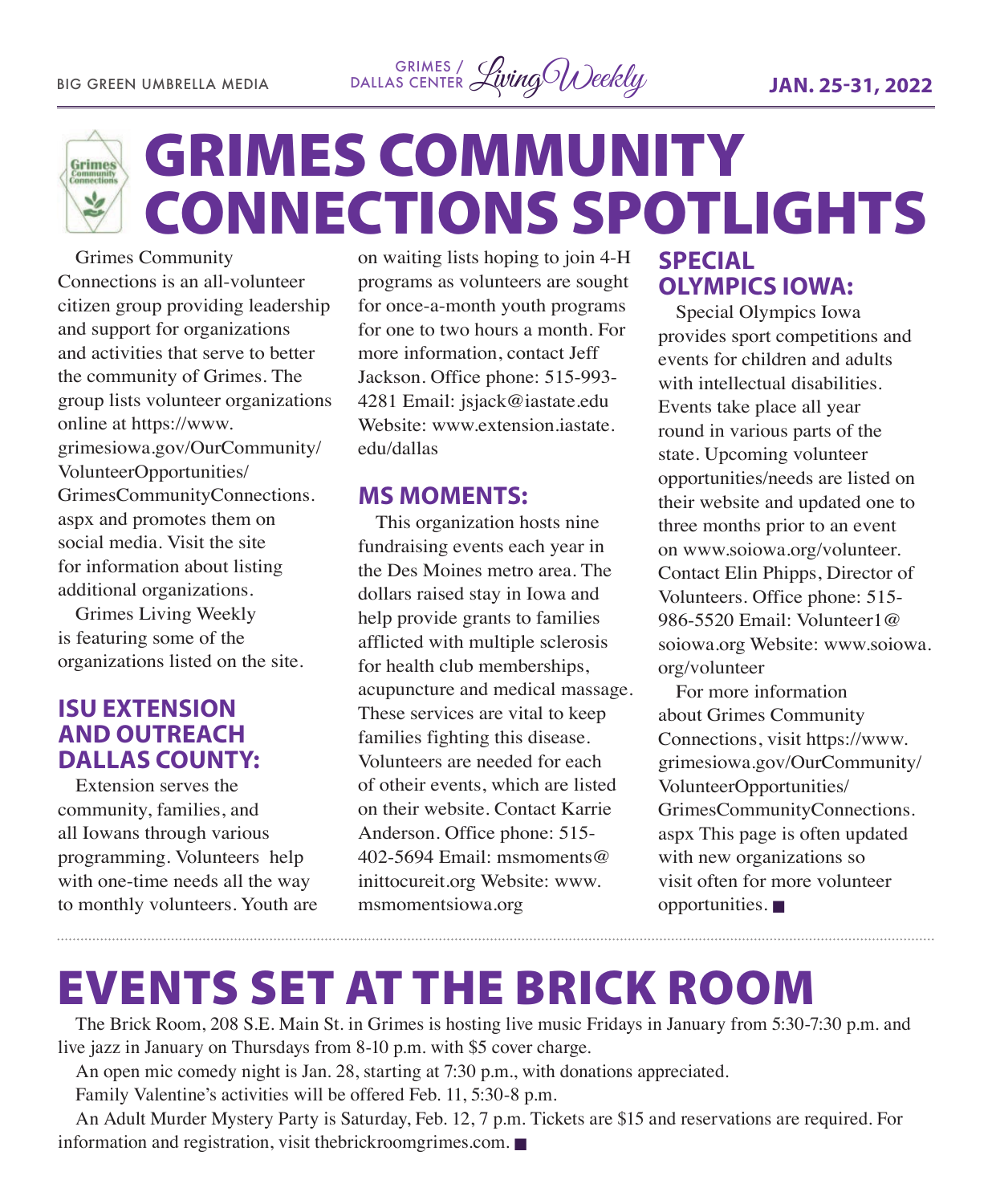

#### RECIPE

# 5 REASONS TO EAT MORE TART CHERRIES



*(Family Features)* If you want to add superfoods to your diet in the new year, Montmorency tart cherries may be perfect for you.

Montmorency is the variety of tart cherries grown in America, primarily on small family farms. Compared to sweet cherries that are typically eaten fresh during the summer season, tart cherries are available year-round as dried, frozen, canned, juice and juice concentrate.

Decades of scientific research has shown Montmorency tart cherries are deserving of their superfood reputation. Here are five reasons to enjoy them more often:

**Sleep:** Tart cherries are one of the few food sources of melatonin and have been the focus of multiple sleep studies.

**Exercise recovery:** Tart cherry juice has become a popular exercise recovery drink for athletes.

**Arthritis and gout:** Studies have explored the impact of Montmorency tart cherry juice consumption on gout attacks and arthritis symptoms.

**Heart health:** Montmorency tart cherry research has examined blood pressure and blood lipids.

**Versatility:** Although they remain perfect for pie, tart cherries can easily transition from sweet to savory, adding complex flavors to oatmeal, smoothies, salads, granola bars, trail mix and grain bowls.

Look for dried U.S.-grown tart cherries at the store and online for enjoyment and health. Find more recipes and scientific research at ChooseCherries.com.  $\blacksquare$ 

### TART CHERRY BEDTIME BITES

*Recipe courtesy of the Cherry Industry Administrative Board* **Yield:** 12 bites 6 medjool dates, pitted 1/2 cup dried tart cherries 1/2 cup finely shredded coconut flakes 3/4 cup unsalted cashews 1 teaspoon almond extract 1 pinch fine sea salt **Directions** In food processor, process dates until broken into pea-sized bits. Add dried tart cherries, coconut flakes, cashews, almond extract and sea salt; process until combined. Form

### TART CHERRY OVERNIGHT OATS

into 12 balls and chill two hours.

*Recipe courtesy of the Cherry Industry Administrative Board* **Servings:** 2 1 cup dried tart cherries, plus additional for topping

(optional) 1 cup old-fashioned oats 1 cup almond milk 1/2 cup slivered almonds, plus additional for topping (optional) 2 tablespoons tart cherry concentrate 2 tablespoons chia seeds 1/2 teaspoon cinnamon honey, for topping (optional) **Directions**

In large jar or container, mix cherries, oats, milk, almonds, cherry concentrate, chia seeds and cinnamon. Cover and refrigerate overnight.

Spoon into bowls and enjoy cold or warmed up. Drizzle with honey or sprinkle with extra dried tart cherries and almonds, if desired.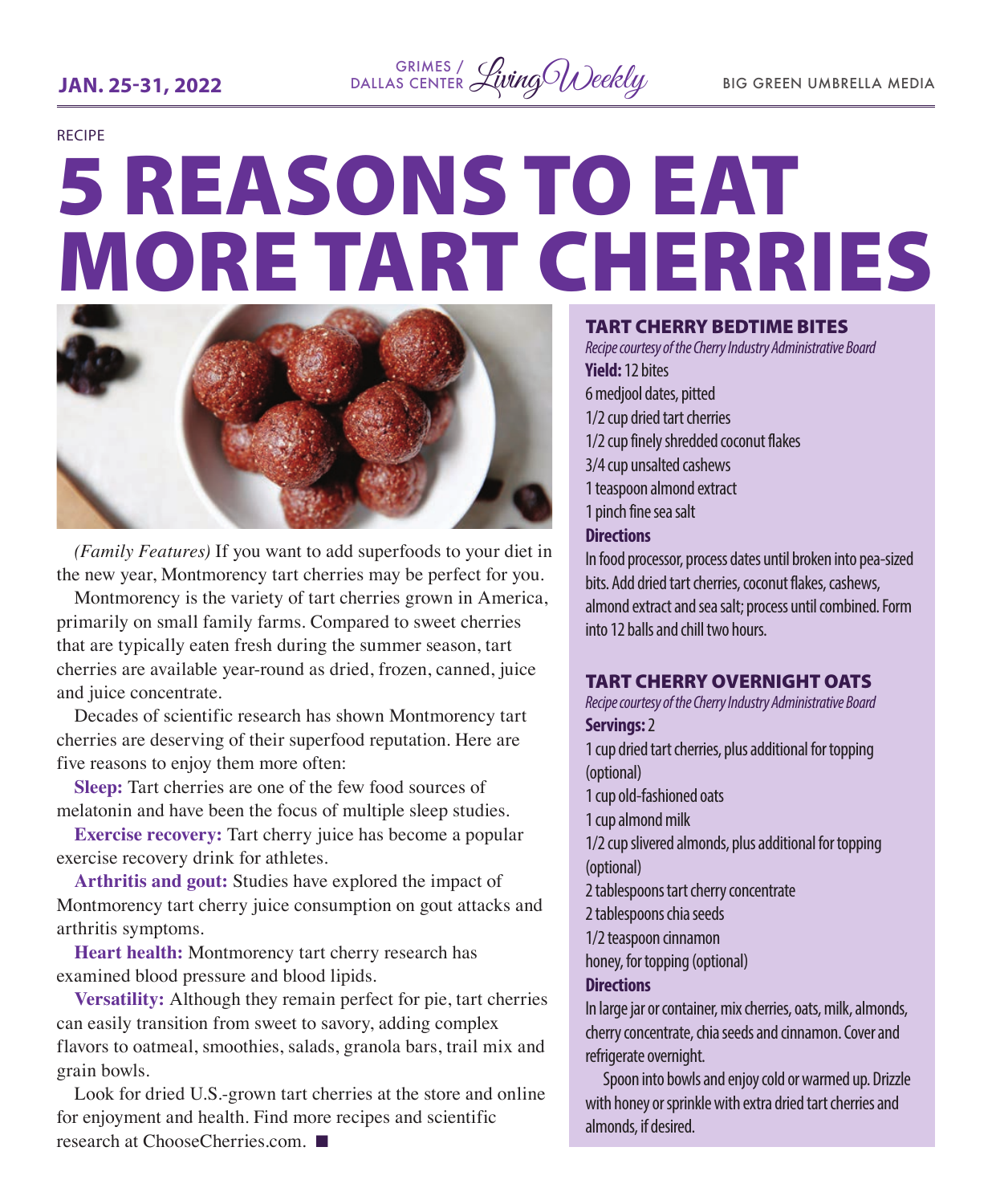BIG GREEN UMBRELLA MEDIA LivingWeekly **JAN. 25-31, 2022** GRIMES / DALLAS CENTER

# FILM REVIEWS **By Michael C. Woody**

As I write this, we are digging out of the end of the holiday movie season. Here's a quick (but large) list of what's out there. Some of them are easy to find (i.e.: wide release or streaming) and some not so much (art house). Several of these will be on my top 10 list for 2021 for sure.

**"THE POWER OF THE DOG":** Those of you with Netflix can find this on that streaming service. It is a dirty, dusty looking film with some of the year's best performances. Benedict Cumberbatch and Jesse Plemons play sibling cattle ranchers in 1925 Montana. Cumberbatch plays the mean, obstinate brother who nearly always defers to his brother. That changes when Plemons' character marries and brings his bride back to the ranch to live. She brings her son who is a bit too effeminate for Cumberbatch's character. This very dark and nasty Shakespearelike tale plays out under stunning Montana vistas and ends with an evil but wonderful finale that I didn't see coming but found very satisfying. On Netflix. **Grade: A**

**"SING 2":** The first one was a charming, animated movie about a bunch of animals trying to put on a musical. Wonderful characters and a great soundtrack made this a big hit with the little ones. "Sing 2" picks right up where the last one left off, leading with Prince's "Let's Go Crazy." **Grade: A**

**"SPIDER-MAN: NO WAY HOME":** I'll admit that it's easy to guess that the current Spider-Man movie has plenty of laughs and action. What you don't expect is strong emotions and a serious need for Kleenex. I've been a Spider-Man fan since 1973, so I've been round the block with this character. In short, this is one of the best movies of the year (easily the biggest audience pleaser) and deserves every bit of praise that it is getting. **Grade: A**

**"AMERICAN UNDERDOG":** If you thought you knew everything about former UNI, former Iowa Barnstormer and former Super Bowl Champion and MVP quarterback, Kurt Warner, I'll bet you are wrong. What a great movie about a man who just would not take no for an answer. Spirituality, football action and strong family ties keep this movie moving forward into a real crowd-pleaser. **Grade:** A

*Michael C. Woody has been reviewing movies on radio and television since 1986 and can be heard talking movies every Wednesday afternoon at 2:30 p.m. on KXn0 106.3 with Keith Murphy and Andy Fales. You can also follow him on Twitter at MrMovieDSM.* 



"THE POWER OF THE DOG"



"SING 2"



"AMERICAN UNDERDOG"